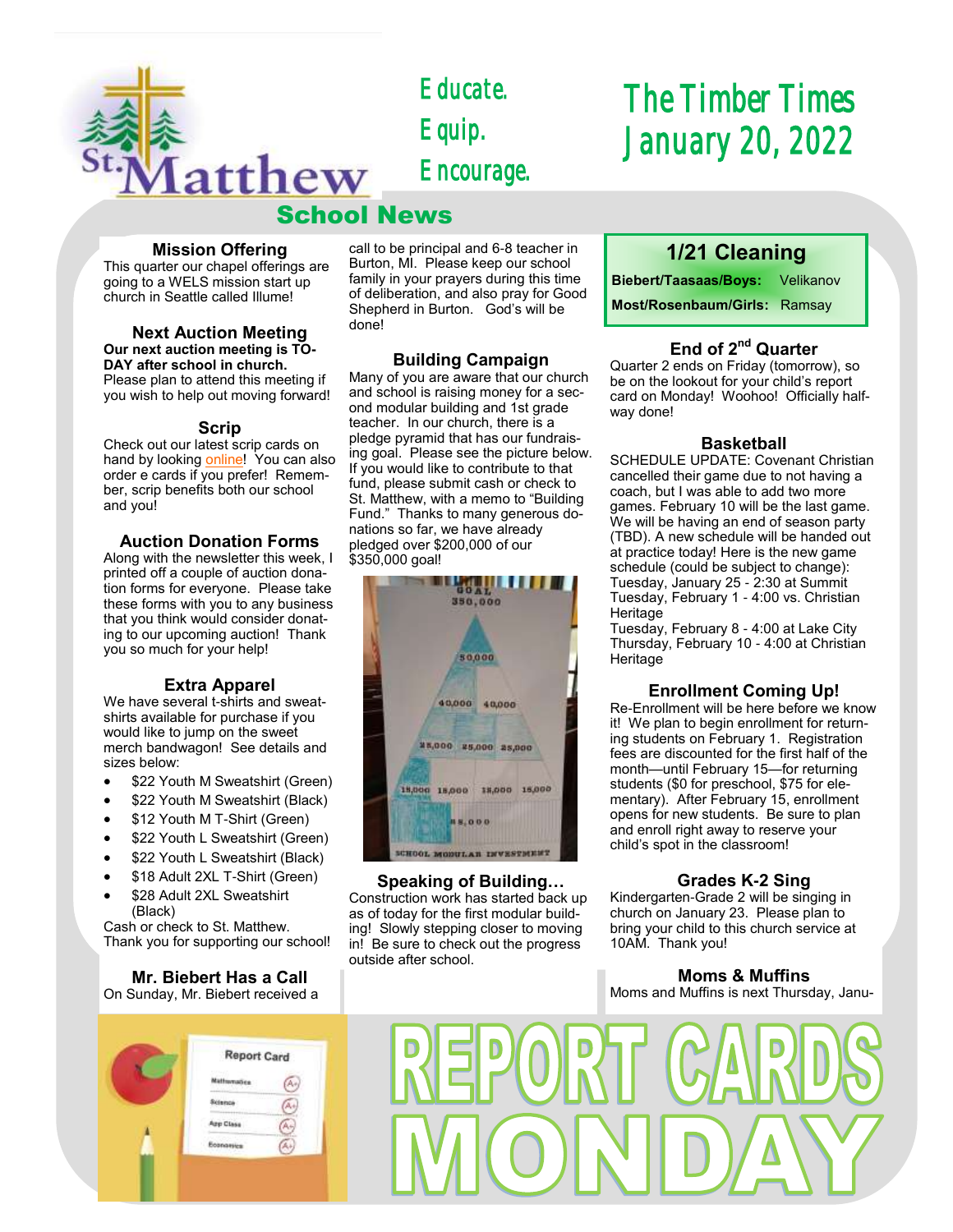## Page 2 MIGHTY TIMBERS

place.

ary 27, from 5:30-6:30PM. Please note the time, as it is different from the calendar. Thank you!

**Tubing at Bear Creek Lodge** Our tubing date is set for February 4, from 5:30-8:30PM. Save the date! A detailed flyer will be sent home next week along with a liability waiver.





## Classroom News

#### **Preschool News**

Miss Donna Lindsay(509.638.5361) A long weekend, a short week (for some classes), but a great preschool time for all!!

On Tuesday, we talked about Martin Luther King, Jr. and Rosa Parks. The children learned about MLK's view about "A Beloved Community" – where everyone helps to take care of each other. We learned that we can include everyone when we play, we can help our neighbors when they need it and that we can solve problems peacefully. We did a craft when we learned about Rosa Parks. The preschool children cut out faces of children and glued them down by ANY bus window they chose to show that peo-

New theme, new centers!! The centers this week are focused on our new theme: Health!! Our Sensory Center has a table that the children can make their own "germ people" with playdough, googly eyes and pipe cleaners. Our Science Center has some plastic fruit that the children are able to sort by color, and our Listening Center has a beautiful book, One Snowy Rescue. This is another fantastic story about friendship. Okay, so this story isn't about health, but we are still in winter, right??

ple can sit wherever they want to on the bus!! Dr. King and Rosa Parks helped to change our laws to make our world a better

We had fun this week when we sequenced boys sneezing into a Kleenex and girls washing their hands. We also had an amazing time with a cutting craft about "Exercise is Fun". The children also learned how to cover their coughs/sneezes in their elbows and wash/sanitize their hands after using a tissue. Great Health Week!!

Instead of Miss Tassass coming to our classroom on Wednesday, we were able to visit her in the Kindergarten classroom!! She read us the story, The Very Hungry Caterpillar, and we were able to create our very own Very Hungry Caterpillar headbands!! So much fun in Kindergarten on Wednesday!!

I am still evaluating the four year old children this week with their letter/number recognition and their shape and color recognition. After I complete all of these evaluations, I would love to sit down with you and compare last September's evaluations with January's evaluations. Please look for a parent/teacher conference signup next week!!

Please bring an empty cereal box to preschool this month. We will be using it for a Valentine's Day craft. If you happen to have an extra one for a friend, we would love that, also.

Our dentist field trips are scheduled next week to Spokane Pediatric Dentistry in Cedar Crossing. Please watch for a note in your child's folder with the details of that field trip. This will be a walking field trip – easy to work with!!

Next week, we will be focusing on letter "Pp". Four year old classes please bring something from home that starts with the letter "Pp".

Our bible verse next week is Matthew 3:17 "A voice from heaven said, "This is my Son."

Please continue to bring snow clothes for your little one if there is snow on the ground (i.e. snow pants, hat, boots, mittens/ gloves). I would also love slippers for their feet in the classroom. Their feet might get wet in their boots, so I would love to keep their feet warm and dry after our snow play.

Have a beautiful weekend with your family. I look forward to an amazing week next week!!

#### **Kindergarten News**

#### Miss Rachel Taasaas (360.271.5201)

- Read 20 minutes each night with your child. They need to hear what a fluent reader sounds like as well as be reading to you. Add minutes to the Book it calendar. The January calendar was sent home on Monday. We have a little over a week until the end of January, keep reading!
- In math we have been counting pennies. I will send home a piggy bank sheet on Friday so you and your child can practice counting pennies. All you will need is a die and about 20 pennies (or more if you want to challenge them!)
- Growth Mindset Affirmation of the Week: When I don't know I keep trying!

#### **Memory Work**

**January 27-** Christ Jesus came into the world to save sinner- of whom I am the worst. 1 Timothy 1:15b

#### **Singing in Church**

Our class will be singing in church on Sunday, January 23 at the 10 am service. Please make sure your child is there to partici-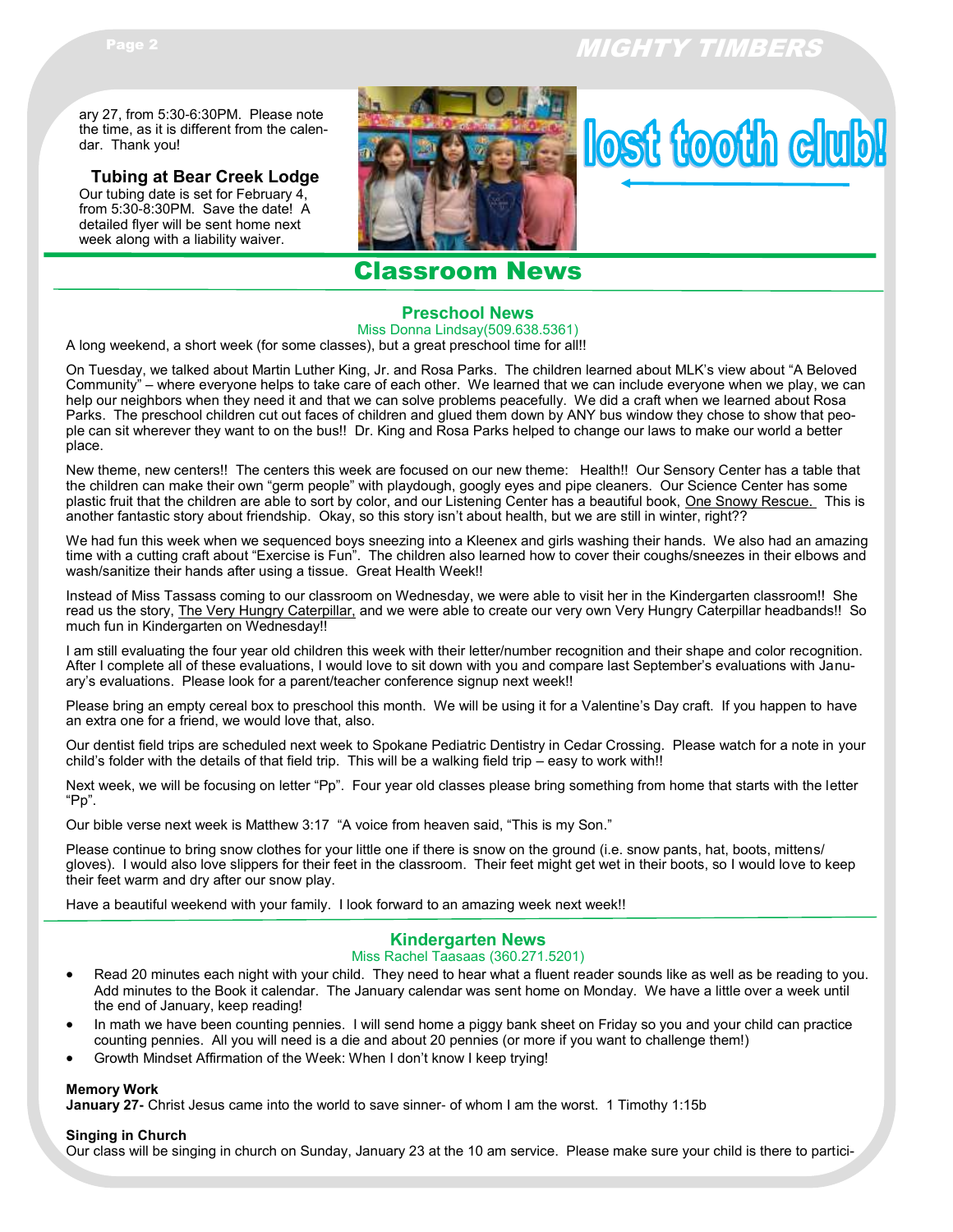## Page 3 MIGHTY TIMBERS

#### pate.

#### **100th Day and Valentine's Day**

More information will be coming home shortly about the 100<sup>th</sup> Day of School and Valentine's Day....stay tuned!

#### **1st-2nd Grade News**

Miss Erika Rosenbaum (269.326.5437)

#### **Memory Work/ Christlight**

- 1/25 Matthew 4:10b
- 1/27 Isaiah 43:11

Please read the Bible stories from this week with your child this weekend and sign and return the TEAL sheet.

#### **1st Grade Homework**

- Purple bookmark (Theme 5 Week 2) will be due January 24.
- Lightning Words (Theme 5-3) will be due January 28.
- Spelling test will be on January 28. These are the words for next week: like, five, ride, nine, time, kite, prize, smile, was, our. Most of these words are working with the long i sound. Please help your child learn these words!
- Read 20 minutes a day. Make sure to be adding your minutes to the Book It calendar.

#### **2nd Grade Homework**

- Spelling test will be on January 28. These are the words for next week:careful, useful, rainy, dusty, softly, quickly, endless, spotless, freshness, illness, washable, wooden. This will be the last week of working on suffixes. We will move on to something new the following week.
- Read 20 minutes a day. Make sure to be adding your minutes to the Book It calendar.

#### **Extra Notes**

- We have gotten a good start on creating our monsters. This week we focused on planning out our writing. Next week, we will start to revise/edit our work before publishing it.
- Our class needs to work on completing homework at home if they don't finish it at school. I remind your child that if he or she didn't finish something, it goes home in their homework folder. It is important to be checking their backpack for their homework folder as well as checking with them to see if they have homework or not. We are working towards being responsible for completing their assignments and turning it in the following day.
- Please make sure that your child is bringing his or her water bottle every day.
- We will be singing "As the Deer" and "Praise God from Whom All Blessings Flow" in church with Kindergarten on January 23 at 10 a.m. We have been working hard on it at school. Please make sure your child will be there to participate.
- Valentine's Day is just a few weeks away. I would like you to take an empty shoe box and create it into something unique. For example: pirate ship, lego house, etc. (pinterest is a good place to look). The kids will bring the box to hold all the Valentines they receive. We will also take votes to see which top boxes take home the gold, silver, and bronze prizes.
- The 100th day is quickly approaching. It is currently set to happen on February 10. The plan is to have every student get a tshirt and decorate it with 100 things, whether it be stars, hearts, dots, googly eyes. The list can go on and on. Then I want everyone to wear their decorated shirts on February 10.

#### **3rd-4th Grade News**

#### Mrs. Michelle Most (832.212.9102)

**Social Studies -** Unit 3 has begun and learning about how Washington became a territory then a state has proved interesting with pioneers, prospectors, gold rushes, and the Oregon Trail. If your child would like to play the "Old School" version of *The Oregon Trail* (and you would like to help them) go to [www.visitoregon.com](http://www.visitoregon.com) Will you survive to the end? Or will you die of dysentery?

#### **Extra Notes**

 **100th day of School -** The 100th day of school is approaching quickly! We will have some fun activities this day, but not a whole day's worth, like last year. 100th day is February 10th, so watch the newsletter for more information.

 **Valentines day mailbox and Party -** Time to put on your creative caps! Be thinking of how you can turn a shoebox, cereal box, or a small Amazon box into a Valentines day card mailbox. What will it look like? Will it win the award for best animal? Or best use of hearts? Or best mode of transportation? Best mythical creature or pokemon character? More details to come!

 **Handwriting Contest** - The students have the opportunity to showcase their handwriting skills. A practice sheet will be coming home for them to work on and we will do the final entry sheet the first part of February.

 **Report Cards** - Report cards will be sent home on Monday. If your child has been absent this week or last week, I will be holding on to their report card until all their make-up work has been completed and handed in. If you have any questions or concerns about your child and their progress, please contact me and we can set up a meeting.

**Book-it Calendars -** Are you on track to beat your goal for last month? I hope so! Can't wait to see how much you blow up last month's goal!

Have a blessed week in the Lord!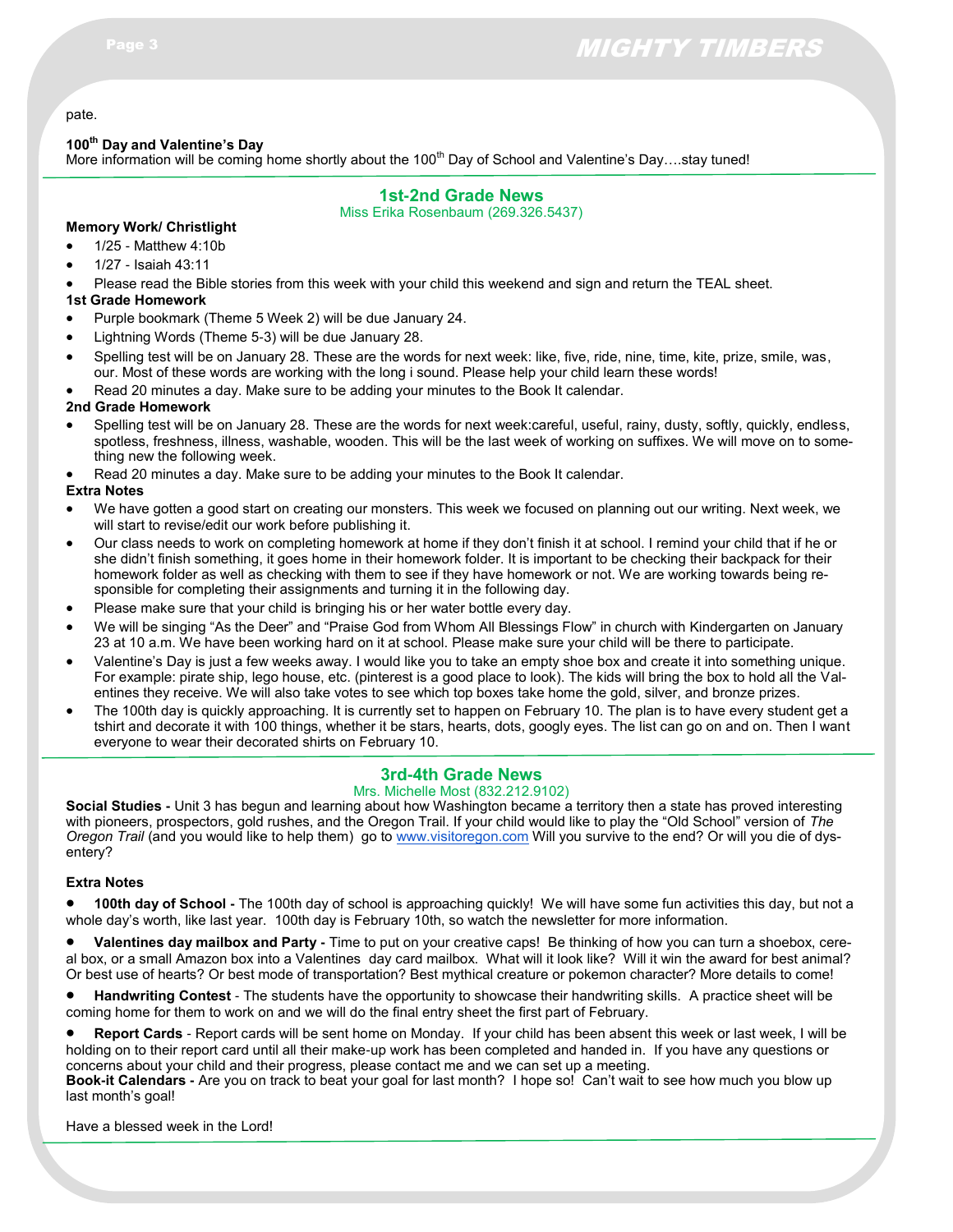#### **5th-8th Grade News**

Mr. Jacob Biebert (715.402.0094)

Well, sickness abounds. Whether your children have been sick or you have been sick, my prayer is that all of you can get healthy and stay healthy. However, despite being a shortened week affected by sickness, we got lots of learning in.

Here is next week's memory work:

Monday 1/24-Luke 11:28;Tuesday: 1/25-Romans 10:17; Wednesday: 1/26-Psalm 51:5; Thursday: 1/27-Hymn 84:1,3,4,5; Friday: 1/28-Romans 8:7

The 5-6<sup>th</sup> graders studied the development of both the New England and the Middle Colonies of the not yet named United States. This involved them identifying why the colony was founded and who founded it. They also started to quiz themselves on this information.

The 7-8<sup>th</sup> grade history class identified what a treaty is and then compared articles with differing viewpoints on treaties. It is very important at their age to be able to distinguish articles based on factual information versus opinionated feelings. We identified that oftentimes these differences in articles can also come about simply from different perspectives.

Students are working in groups for science to identify important safety features for working in a science lab. A unit or lesson rarely goes by for us in science that we don't have some sort of lab for. It is important that we operate safely with whatever labs we do, especially because science often has very specialized equipment and chemicals that you don't use anywhere else. We also started studying for our science test that we will take next week Tuesday.

It is exciting to see that work for the modular has begun once again! Praying that we still have the opportunity to make use of the modular before the year is up, but we will just leave that in God's hands and continue to pray. Once again, hopefully you all get a chance to rest up and get healthy this weekend. God Bless!



# Fun in the Snow!